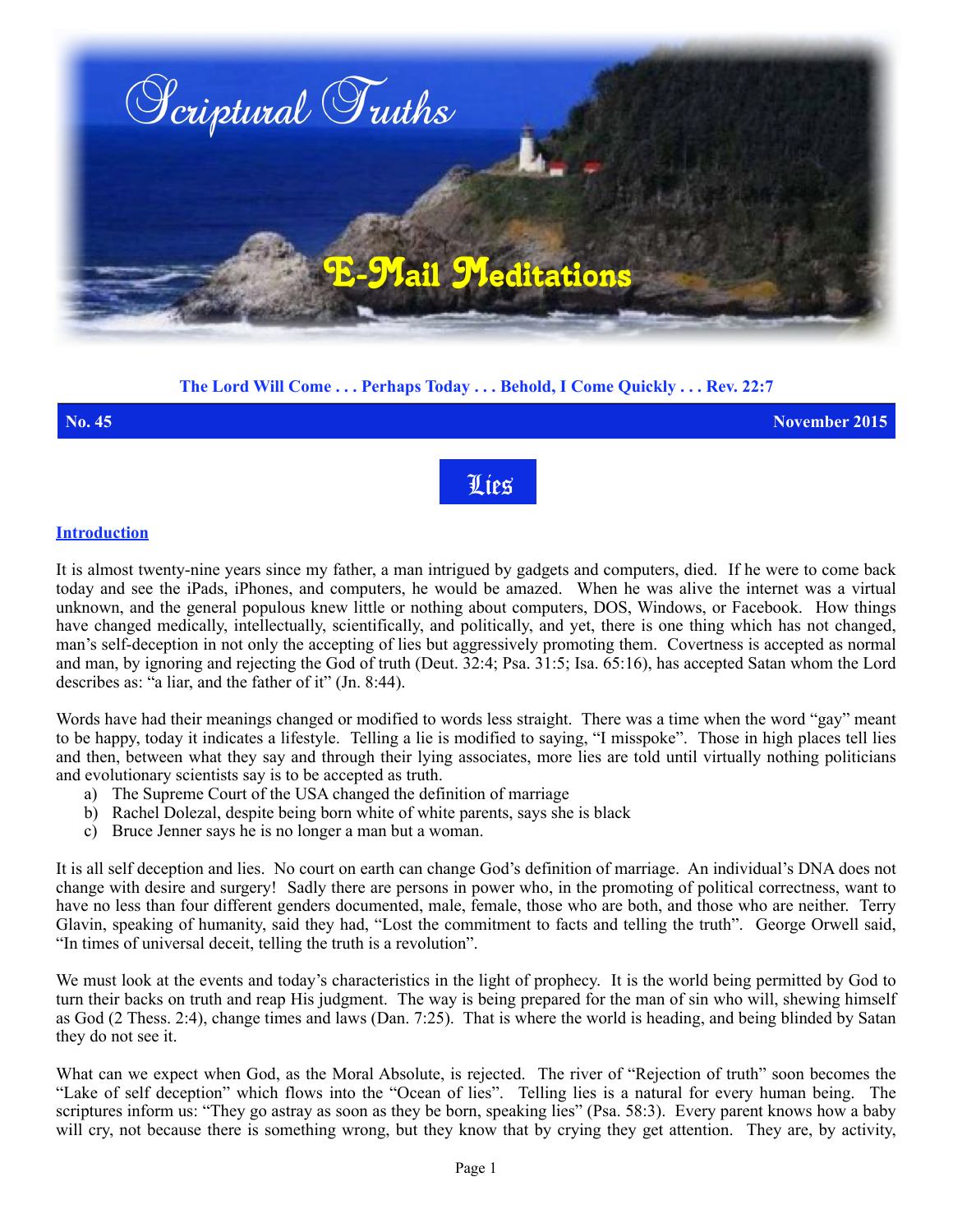lying and do not know it. From this observation we learn that lies occur in a variety of ways. Some are verbal and some are action.

# **Who Do People Tell Lies To?**

Humans tell lies to three peoples: to God, to other people, and to themselves.

- a) Telling lies and trying to deceive God
	- i) Ananias and Sapphira lied to the Holy Spirit in trying to make themselves appear more spiritual than they were (Acts 5:3, 9).
- b) Telling lies to other people
	- i) Jacob told a lie to his father when he said he was Esau, and how he got the animal for the venison so quickly (Gen. 27:19-22).
- c) Telling lies to one's own, self-deception
	- i) This is an activity a believer and unbeliever can be guilty of. God speaks of the evil man and declares: "But evil men and seducers shall wax worse and worse, deceiving, and being deceived" (2 Tim. 3:13). Note the expression, "being deceived". I take it to mean being deceived by others or their own selves. Untold thousands of religious leaders are deceivers, and while many know that the "gift of God is eternal life" (Rom. 6:23), yet they deceive themselves by thinking if they do their best they will get into Heaven.
	- ii) Believers also deceive themselves. James speaks of such when he wrote: "But be ye doers of the word, and not hearers only, deceiving your own selves" (Jam. 1:22).

### **Who Told Lies In The Scriptures?**

- 1) Some of the persons in the Old Testament who told lies:
	- a) When Moses confronted Aaron about the golden calf. The children of Israel took off their earrings and melted them "fashioned" (Ex. 32:4), and "made" them (Ex. 32:8) into the golden calf. Yet Aaron, after blaming the people (Ex. 32:22-23), then told Moses that when they put the earrings in the fire, "There came out this calf<sup> $\degree$ </sup> (Ex. 32:24). What a lie that was!
	- b) What a mighty man of God Abraham became and yet we discover he told lies concerning Sarah his wife, (Gen. 12:19) and more than that, he encouraged her to tell a lie and divert perceived danger from oneself (Gen.12:11-14; 20:2).
	- c) Sarah, when she laughed and denied it (Gen. 18:12,18).
- 2) Some of the persons in the New Testament who told lies:
	- a) Peter at the fire while the Lord was being judged (Jn. 18:18)
	- b) Ananias and Sapphira (Acts 5:3, 9)
	- c) Saints in church fellowship (Col. 3:9)
	- d) False Christians or unbelievers (1 Jn. 2:4)

## **The Greatest Lies The World Will Ever Know**

The following are the most influential lies of all earth's history because they effect every human being?

#### 1) **The lie of Satan to Eve**

a) When the Serpent tempted Eve and she, referring to the tree in the midst of the garden, did not just repeat what God said, but added to it saying: "God hath said, Ye shall not eat of it, neither shall ye touch it, lest ye died" (Gen. 3:3). Satan immediately told the first recorded lie of the Scriptures when he said: "Ye shall not surely die" (Gen. 3:4), and tragically Eve believed him. Possibly, as Adam looked at Eve, he saw no difference in her and in himself questioned God's warning of judgment. For whatever rationale, he accepted the Serpent's lie. The result was and is the distorting, damaging, and domination of sin on humanity with death, spiritual and physical, following as the bells of sorrow and grief tolled their mournful tune.

#### 2) **The lie of the acceptance of the Satanic deception that Jesus was not the Christ**

a) The Holy Spirit has given to humanity two gospels presenting the evidence that Jesus was the Christ, the One God anointed and appointed to be the supreme Prophet, Priest, and King. When on earth people, both Jews and non**-**Jews, confessed Him as the Christ. For instance, Nathaniel confessed Him as: "The Son of God and King of Israel" (Jn. 1:49); Peter, the woman at the well confessed to those of the city that He was the Christ (Jn. 4:29), being greater than Jacob (Jn. 4:12), a prophet (Jn. 4:19). To her voice was added the expression of the Samaritans who said: "We have heard Him ourselves, and know that this is indeed the Christ, the Saviour of the world" (Jn. 4:42). His works authenticated Him as the Christ (Jn. 10:25, 38; 14:11), but the greatest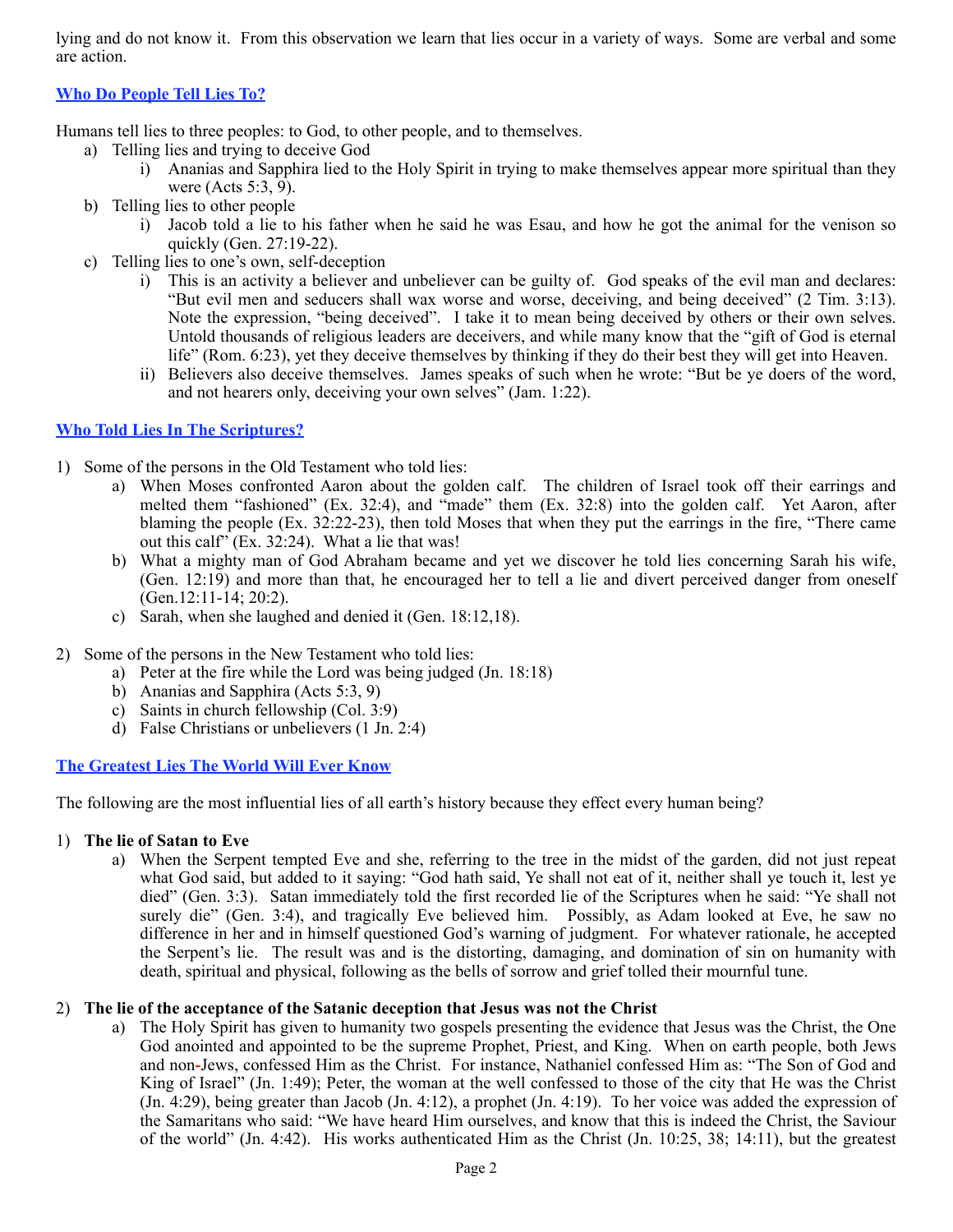authentications were when God opened the Heaven and declared Him to be His beloved Son (Matt. 3:17; 17:5); and declared His decree to glorify Him (Jn. 12:28); and raised Him from the dead (Acts 3:15; 4:10; 13:30). His fulfillment of the prophecies authenticated His claim to be the Messiah (too numerous to mention) and His open declaration when He said: "I that speak unto thee am He" (Jn. 4:26) or, "It is He that talketh with Thee" (Jn. 9:37). Despite all the evidences, Satan deceived man, and having accused the Lord of blasphemy crucified Him (Jn. 10:33; Matt. 26:65; Mk. 14:64).

#### **3) The lie that Jesus never rose from the dead.**

a) It was immediately after the Lord had risen the soldiers were bribed to say they had slept and the body had been stolen (Matt. 28:13). What "straw men" Satan has presented through the ages in seeking to deny the truth that Jesus rose from the dead.

#### **4) The lie is the old lie of Eve and Adam, I am not responsible for what I do and there should be no accountability for my doing it.**

- a) Each individual is responsible for the acceptance or rejection of salvation.
	- i) God told Abel there was a sacrifice available, and a personal decision had to be made, accept it or reject it. Abel was responsible for his decision (Gen. 4:7).
	- ii) The Israelites had a decision to make. Would they accept God's way of liberation and the firstborn have life? It was a personal decision they had to make, accept it or reject it. In most, if not all the cases, the father had the personal responsibility for the liberation of his family and life of his son.
	- iii) The Holy Spirit inspired the writings of Mark when he wrote: "He that believeth and is baptized shall be saved; but he that believeth not shall be damned" (Mk. 16:16). It was a personal decision and responsibility.
	- iv) The Lord Himself said: "Verily, verily, I say unto you, He that hearth my word, and believeth on Him that sent me, hath everlasting life, and shall not come into condemnation; but is passed from death unto life" (Jn. 5:24). It is an individual's decision and responsibility to accept or reject everlasting life.
- b) Each human will stand before the Lord as the Judge, and the individual will be accountable for their own works and activities.
	- i) When it comes to God's evaluation of my life, I alone am responsible, for the scriptures teach: "Every one of us shall give account of himself to God" (Rom. 14:12).
	- ii) At the judgment of the Great White Throne, it plainly states: "And whosoever was not found written in the book of life was cast into the lake of fire" (Rev. 20:15).
	- iii) In the parable of the talents there is personal responsibility (Matt. 25:14-30)
- c) It is a satanic lie to teach that the individual is not accountable for the decisions they make. What a difference it would make to the world today if people were held responsible for what they do by the governments of the land.

#### **5) The lie that, by good works and religious observances will cause God to overlook their sins and let them into Heaven.**

a) What an insult to the sacrifice of God's Son. In Gethsemane He prayed: "Oh my Father, if it be possible, let this cup pass from me" (Matt. 26:39). If an individual by their honest endeavor was able to attain salvation, would God have brought such suffering and anguish on His Son? Whither an individual accepts the lie of "doing the best you can", God's verdict is already pronounced. "But the fearful, and unbelieving, and the abominable, and murderers, and whoremongers, and sorcerers, and idolaters, and all liars, shall have their part in the lake which burneth with fire and brimstone: which is the second death." (Rev. 21:8)

#### **Conclusion**

Concerning the ancient Israelites, God said: "O that they were wise, that they understood this, that they would consider their latter end!" (Deut. 32:29). Surely it is an indescribable tragedy that untold millions who have lived, are living and will live, will accept the lie of Satan, trusting in their sincere but futile attempts to secure salvation, and will in the first milliseconds after physical death awake to the fact that they are in Hell for all eternity. No hope, never again to hear the gospel message, never again to have an opportunity to accept Christ. No wonder God says:

# **"O that they were wise, that they understood this, that they would consider their latter end!"**

**(Deut. 32:29)**